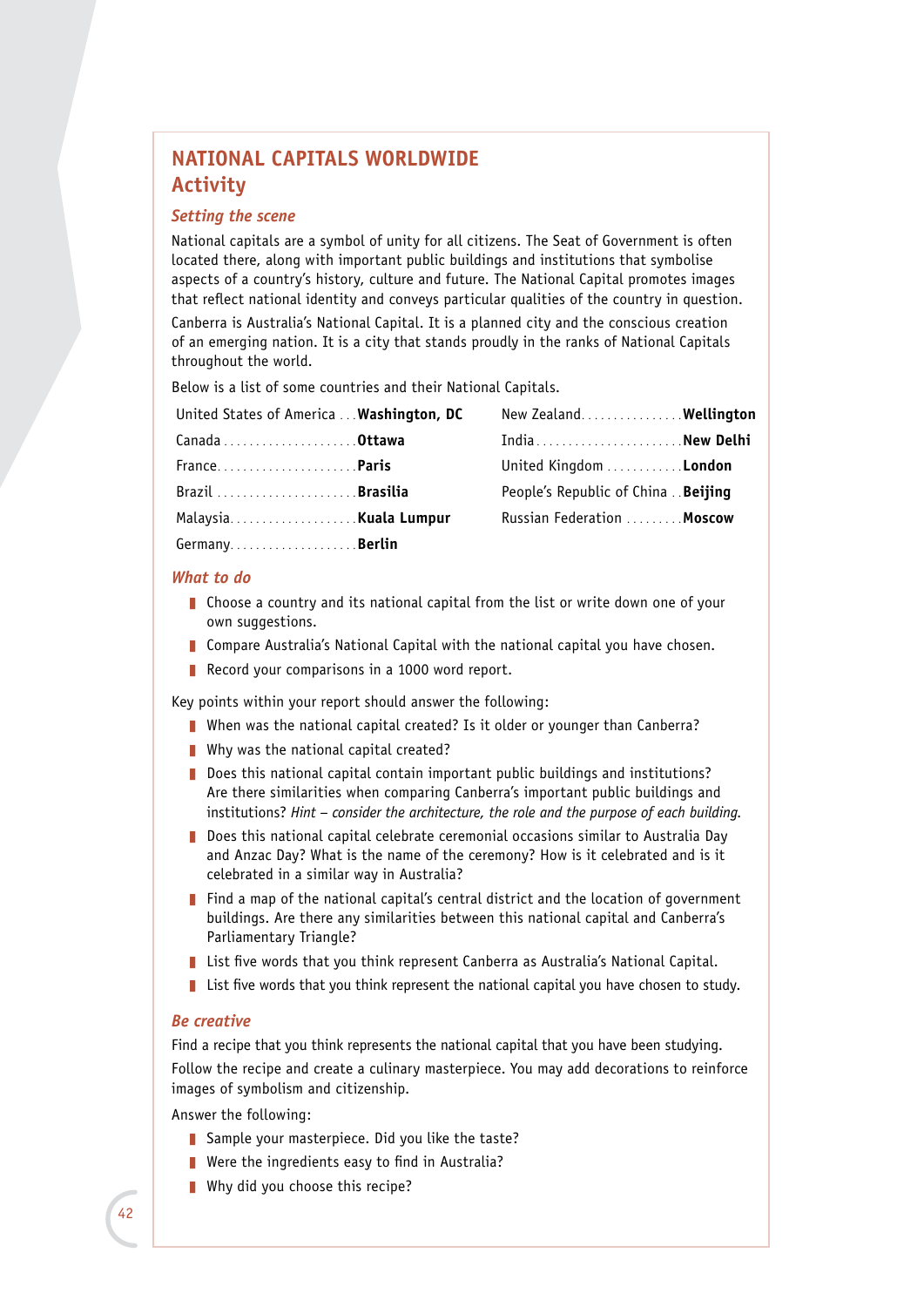# **NATIONAL PERCEPTIONS Activity**

## *Setting the scene*

Canberra's history is relatively short. The National Capital has evolved over an eighty year period; you could consider it as one person's lifetime. Australia is a young nation whose people are rich in culture and who, together, create a unique and distinct society.

Canberra, as the National Capital of Australia, is the symbolic home for all Australians. It has an identity of which we should be proud – but are we?

#### *What to do*

- Report on how Canberra is commonly portrayed by the media.
- **Design a tourism promotion for Australia's National Capital.**

Collect newspaper clippings from local and national newspapers.

Use the internet to access online newspapers.

Report on how Canberra and the National Capital are commonly portrayed by the media.

Key points within your report should answer the following questions:

- When are the words 'Canberra' or 'National Capital' generally used?
- Who is using the words (e.g. journalists or politicians)?
- $\blacksquare$  Are the words used positively or negatively to portray the National Capital?
- I Is the depiction a fair representation of the National Capital and the role it plays for all Australians?
- If the depiction is seen as unfair, how would you go about changing it?

### *Be creative*

Design a global tourism promotion for Australia's National Capital.

Take an innovative approach and use a computer to create an interactive multimedia design.

Remember, your audience has a limited understanding of Australia's National Capital and, more than likely, has not visited Canberra in the last ten years.

Your goal is to:

- $\blacksquare$  generate interest in Canberra
- $\blacksquare$  promote visitation to the National Capital, particularly from high school students
- $\blacksquare$  educate people who have never visited Canberra
- educate people on the role of Australia's National Capital.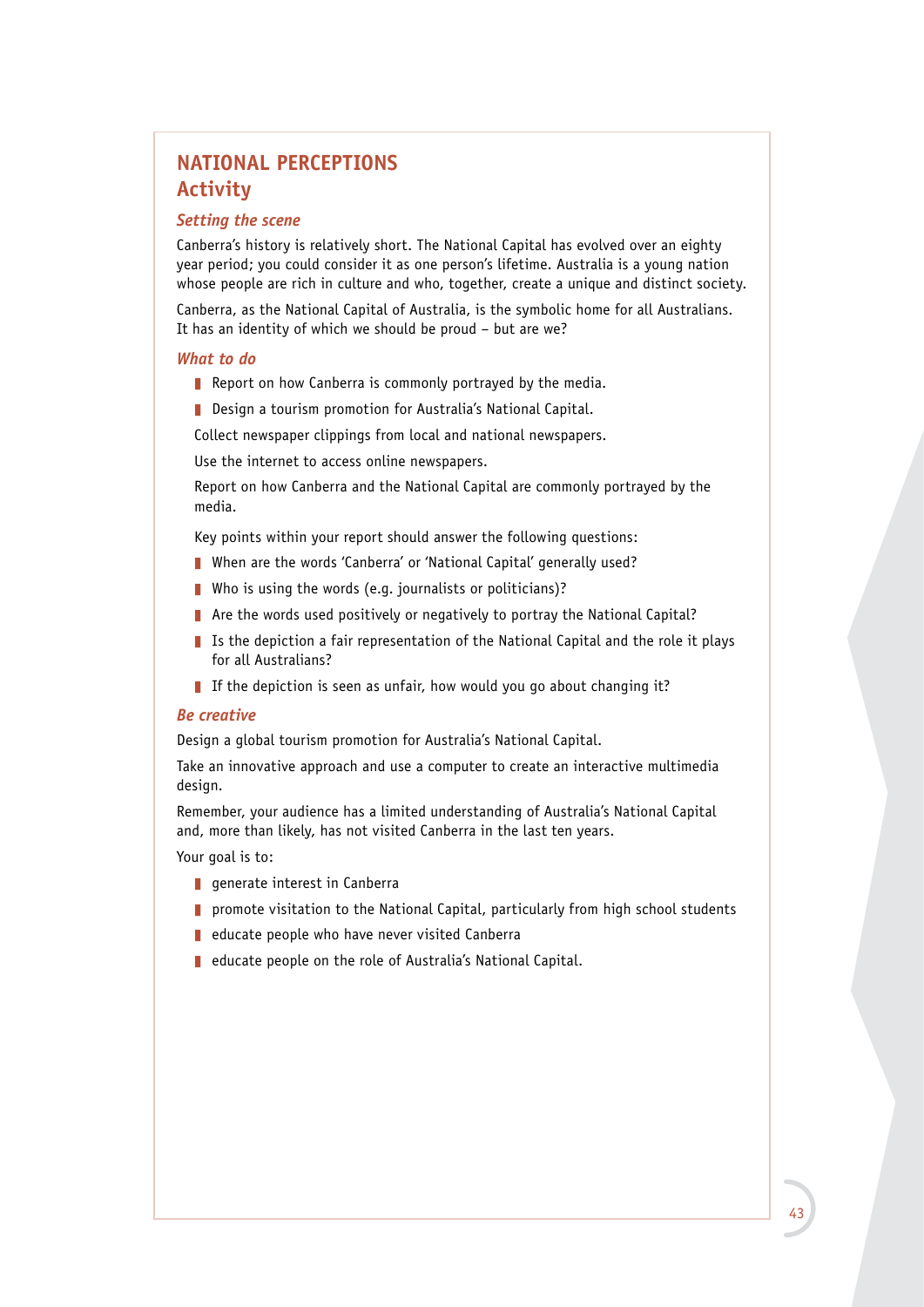# **A CAPITAL SURVEY Activity**

## *Setting the scene*

Canberra is Australia's only major inland city. It is a place for national protest, celebration and commemoration. As the political pulse of the nation, Canberra hosts regular visits from international world leaders and heads of state. It is certainly seen by many as the political centre of Australia, but these days Canberra is much more. It is a National Capital full of ideas and innovation. It is home to national events and celebrations, national treasures and national icons – a National Capital of which we should all be proud.

#### *What to do*

- $\blacksquare$  Create a survey.
- Promote the National Capital.

Create a survey to record a person's perceptions of the National Capital.

Your survey can:

- $\blacksquare$  be one double-sided A4 page.
- $\blacksquare$  use a variety of questioning techniques, including YES or NO answers, grades on a scale and single-word responses.

For example, include these questions in your survey:

- Have you visited Canberra in the last ten years? (YES or NO answer)
- If you have visited Canberra, would you rate your experience as below average, average, above average or excellent? (grades on a scale)
- What word would you use to describe Canberra? (single-word response)

Add extra questions that you think will be useful as part of the survey.

Try to survey as many people as possible.

Remember your survey must be unbiased. You cannot help the people you survey with their answers.

Collate your results and present them in an easy-to-read table or graph.

## *Be creative*

List ten ways you would positively promote the National Capital to high school students.

Which aspects of Canberra would you use in your promotion?

Be inventive and use your imagination.

There are no limitations.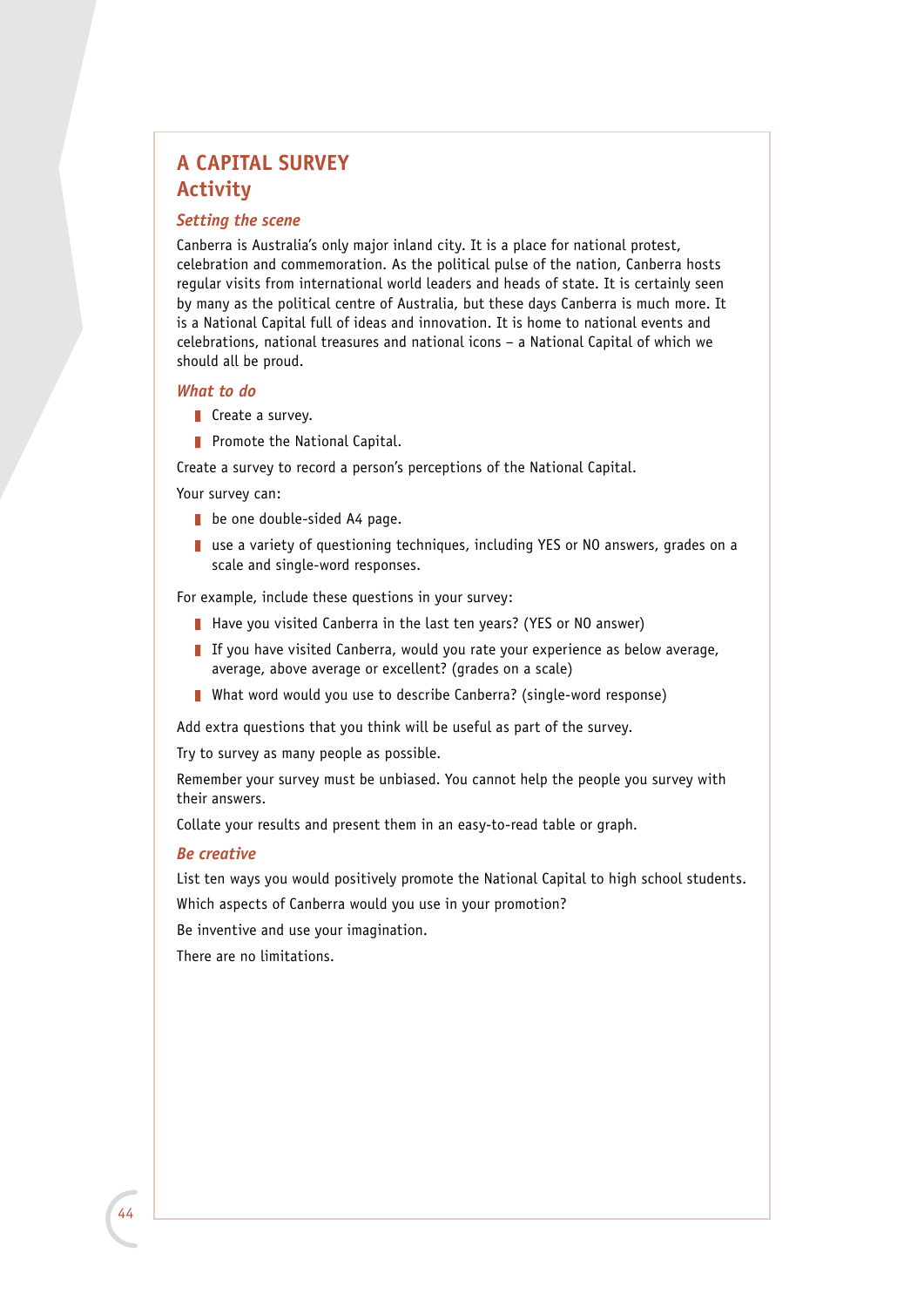## **DEBATE ON CAPITAL HILL Activity**

## *Setting the scene*

Walter Burley Griffin's original design for the National Capital called for a grand construction on the peak of Capital Hill. 'The Capitol' was to be a striking architectural creation that could be viewed from many parts of the city. It would commemorate the achievements of Australians in literature, science, art, politics and much more. Parliament House was to be located below the Capitol building on Camp Hill, a spur of Capital Hill, and a natural platform for an important building to both unify and dominate the government buildings located below within the Parliamentary Triangle. The elevated location of the Capitol building, compared to Parliament House, was to symbolise the fact that in a democracy, the people should always stand above their elected representatives.

This deliberate design placement by Griffin was radical for its time. After Griffin's resignation as Federal Capital Director of Design and Construction in 1920, debate about a permanent Parliament House and its location was virtually unheard of from the time of the opening of the Provisional (Old) Parliament House in 1927 through to 1957, when the Joint House Department began discussing likely sites for the new Parliament House. It was eventually decided that Parliament House should be located on the shores of Lake Burley Griffin. However, after intense discussion and debate, both Houses passed the 1974 Parliament Act that confirmed the location for Parliament House to be on Capital Hill (Griffin's proposed location for the Capitol).

#### *What to do*

- Research.
- **Analyse.**
- Debate.

### *Topic – Should Parliament House be located on Capital Hill?*

Prior to the debate, you will need to do the following:

- I Identify the location of Capital Hill in Canberra.
- Research the Griffin Plan and its links to Capital Hill.
- Research Walter Burley Griffin and his design for the National Capital.
- Study the design of Griffin's Capitol building.
- Study the design of Parliament House.

Meet with your debating team and analyse the information you have gathered.

List your points for debating against the opposing team.

Prepare to debate.

### *Be creative*

Create your own building design to be located on Capital Hill in Canberra. Draw several architecturally based designs from several different angles.

Highlight major entrances, internal areas and their function.

Describe its purpose, its accessibility by the general public and your source of inspiration for the design.